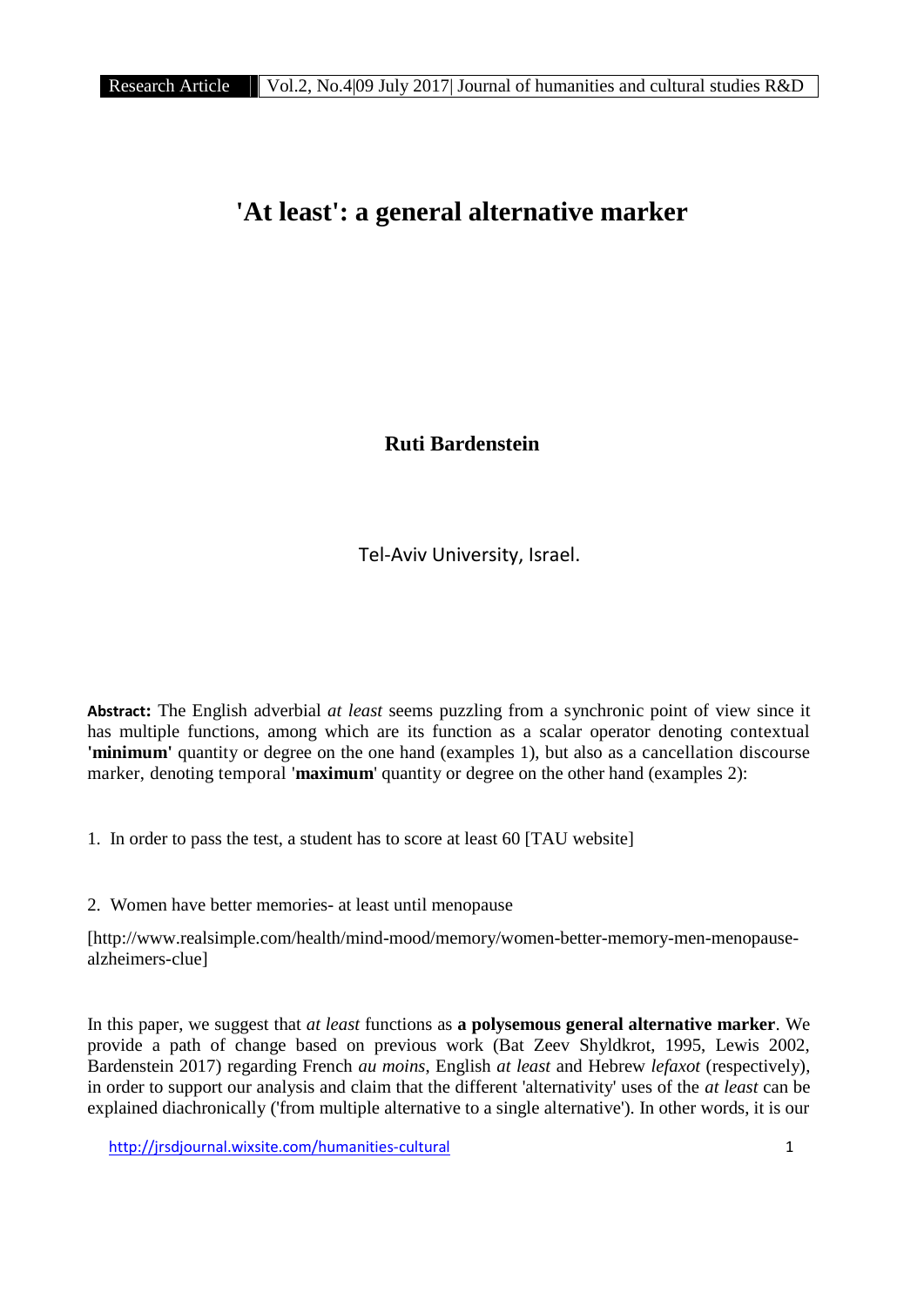claim that the '**persistence**' of the grammaticization path of *at least* (while changing semantically) is its alternativity function, **one which motivates the change.** Our examples are taken from previous work, and from the internet.

Key words: alternativity, grammaticization, persistence

## **2. Introduction:**

This paper aims to provide a diachronic grammaticization path of the English *at least* and claim that its 'persistence' is its alternativity operation. This analysis will be further supported cross-linguistically by previous work on equivalent operators in other languages, namely Hebrew *lefaxot*, French *au moins* and Arabic الأقل على *ala alakal* demonstrating a similar path of change. Thus, this path of change can be named 'universal'. This paper will demonstrate how a 'multiple alternative operator' becomes a 'single alternative operator', changing from an operator bearing a conceptual meaning to functioning as a procedural operator. The following six grammaticization stages will be provided:

1.**Stage I**: A multiple-alternative operator denoting 'minimum quantity or degree'

2.**Stage II**: Speaker non-commitment *at least* denoting approximated alternative

3.**Stage III**: *p or at least q*: from lower-bounding to down-toning correction: an 'alternative construction'

4.**Stage IV**: From down-toned correction to marked 'more desirable alternative' within contrastive constructions

5.**Stage V:** From marked 'more desirable alternative' within contrastive constructions, to an implicit 'alternative analogous event'

6.**Stage VI:** From an implicit 'alternative analogous event' to an implicit 'maximal' quantity or degree marker: a cancelling alternative<sup>1</sup>

## **3. Literature Review:**

Much has been done previously to provide an analysis for *at least* in various linguistics fields: in the field of semantics, the field of the semantic-pragmatics interface and the field of diachronic grammaticization analysis. We will now outline the work previously done on *at least* from different linguistics perspective, followed by our analysis:

http://jrsdjournal.wixsite.com/humanities-cultural 2 <sup>1</sup>This use of *at least* has not been discussed in the literature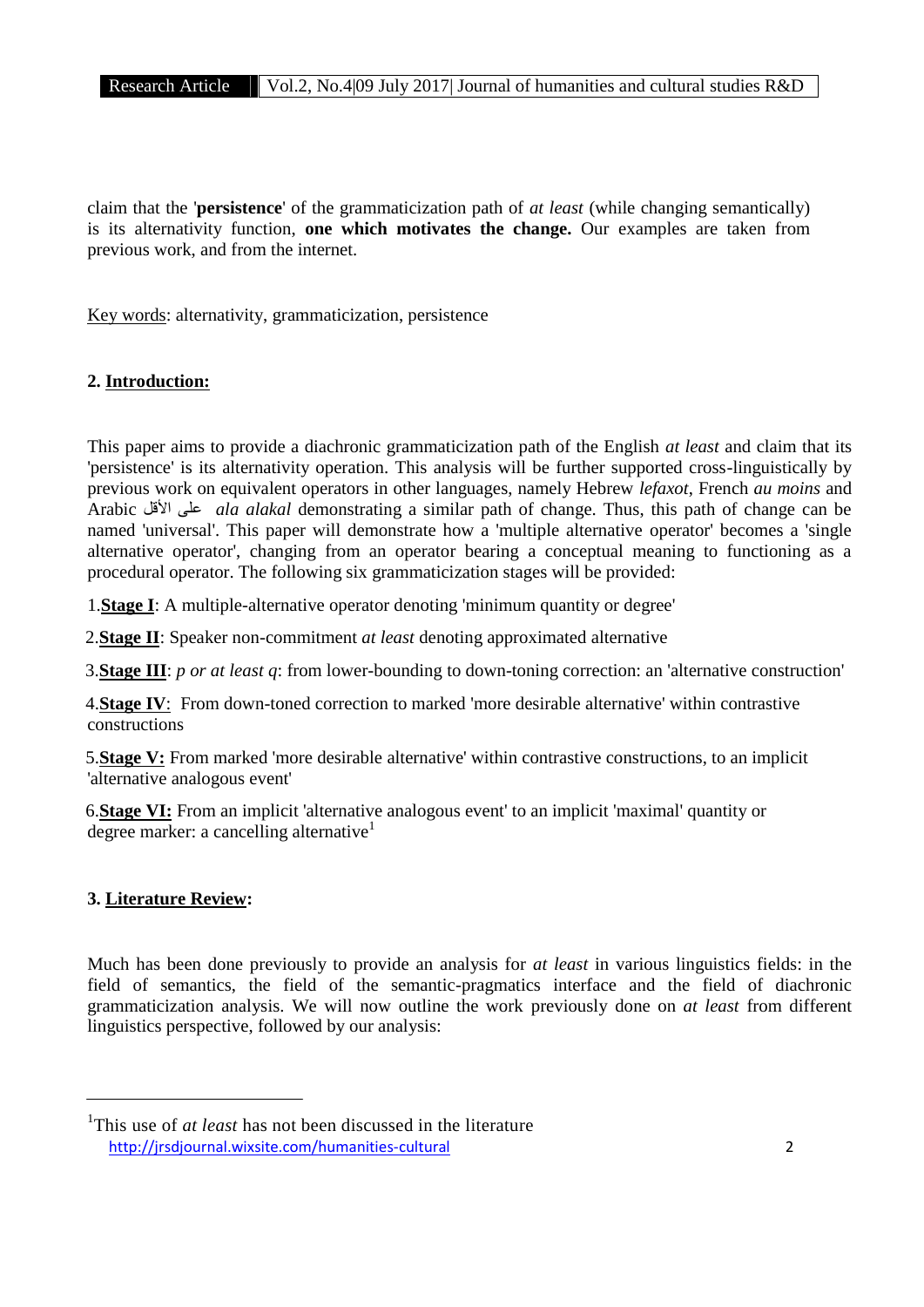# **3.1 Semantics:**

In traditional semantic approaches (e.g. in Generalized Quantifier Theory) *at least* was semantically explained alongside other quantifiers as determiners. However, differentiating such quantifiers from determiners, Krifka (1999) introduces a compositional analysis of 'at least': it introduces **alternatives**, which sometimes survive. This correctly explains why 'at least 60' (example 1), unlike bare 60, has no 'exactly 60' implicature.

Buring (2008) claims that Krifka's analysis fails to predict any implicatures for *at least* sentences, and proposes that *at least* does induce implicatures and treats *at least* as **a disjunction operator over scalar alternatives**. Buring proposes that 'at least n' is interpreted as 'exactly n **or** more than n'. In conjunction with general implicature schemata for disjunctions, this derives the basic entailments and

implicatures of sentences with *'at least'*. Geurts and Nauwen (2007) claim that scalar modifiers like 'at least' have a **modal** meaning: an utterance of "At least three girls danced" (example 3) conveys two things: first, that it is CERTAIN that there was a group of three dancing girls, and second, that more than four girls MAY have danced.

## 3. **At least three** girls danced

Schwartz (2016) claims that both the numeral and *at least* itself are subject to substitution by Horn scale mates due to symmetry (Horn, 1972). Schwartz elaborates that *at least* conveys 'speaker ignorance'- The speaker is ignorant about the exact number or degree 'at least' scopes over.

# **3.2 Semantic-Pragmatics interface**:

In pragmatic-semantic approach, Kay (1992) divides *at least* into three distinct types of uses:

- A. **'simple scalar** *at least*'
- B**.** '**evaluative** *at least*'
- C**.** '**rhetorical retreat** *at least*'

Kay claims that the primary semantic effect of the 'simple scalar at least' (type A) is the **suppression of the upper-bounding quantity implicature** that attaches to a scalar predicate. For example, in (4), 'scalar *at least*' blocks the upper-bounding quantity implicature of a scalar sentence like in (5), to the effect that Mary has no more than three children<sup>2</sup>.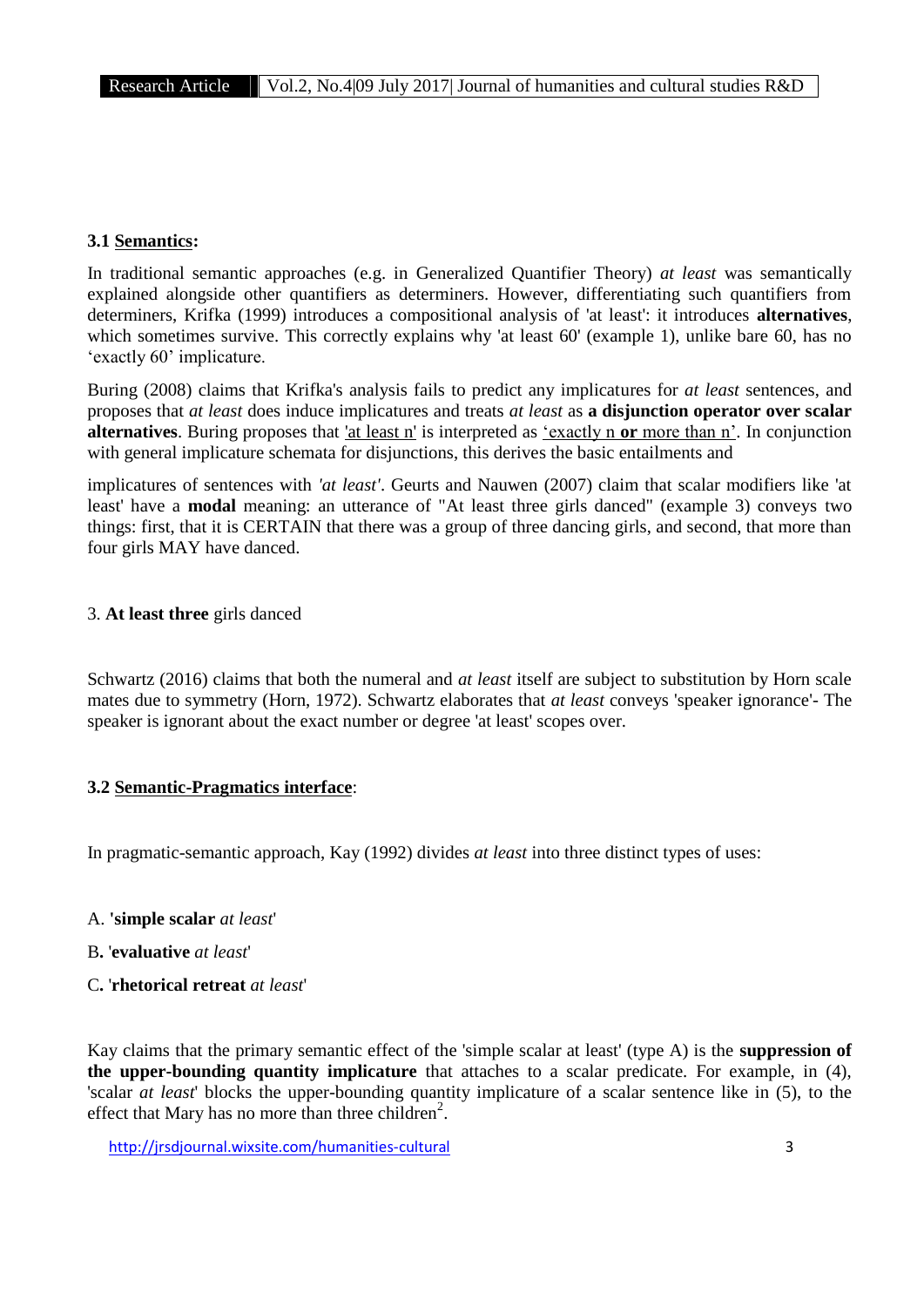- 4. Mary has at least three children
- 5. Mary has three children

Kay further claims that 'scalar *at least*' always **focuses a constituent** and affects the interpretation of the sentence by affecting the interpretation of this constituent. In addition, he claims that 'scalar at least' cannot focus from a distance (from the left) and unlike (6), in which IRRITATED is focused, in (7) *at least* can only focus the subject:

- 6. He is going to be at least IRRETATED
- 7. At least he is going to be irritated that I called home

In (6), unless HE is stressed, indicating that it is the focus, *at least* in this context is interpreted differently. This new interpretation in this context makes his getting irritated **a good thing**. This at least is named by Kay 'evaluative at least' and it can either initially or at a distance from the phrase in its scope.

Anscombre and Ducrot (1983) differentiate two uses of the French *au mois* ('at least'):

## a. a **quantitative use**

## b. a **modal** use

While use (a) is similar to Kay's scalar *at least*, use (b) is claimed by A & D (within the theory of argumentation) to hold a modal meaning. *At least* in example (8) is claimed to hold two semantic properties:

- I. Positive evaluation
- II. Indicating a less than maximal scalar degree (of positive evaluation)
- 8. J'aime bien ce restaurant; au mois, on sait ce que I'on y mange.
	- 'I like this restaurant; at least you know what you're eating there'

Following Anscombre and Ducrot, Kay (1992) claims that 'evaluative *at least*' (still performing as a scalar operator) requires **two contextual propositions**: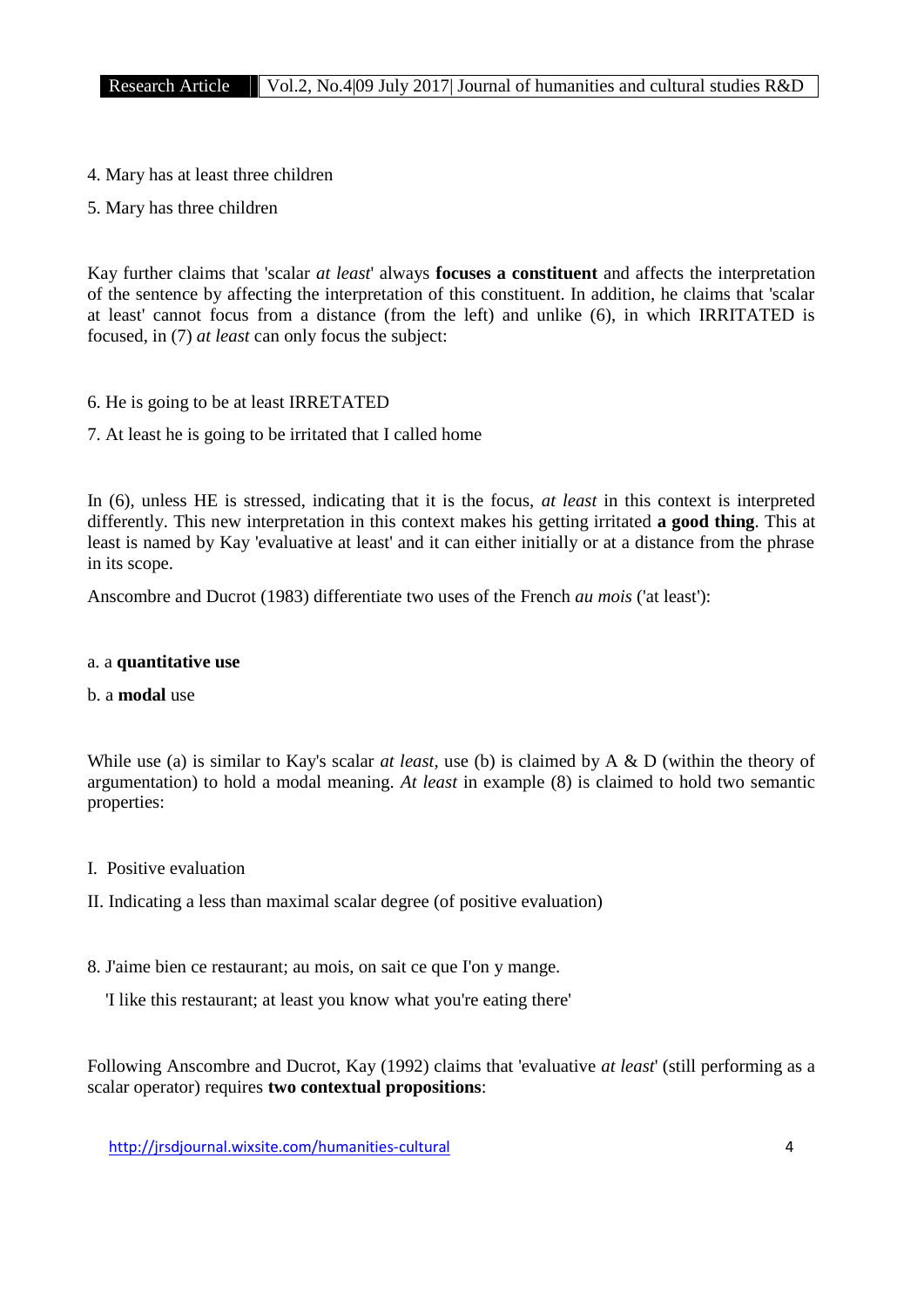I. a less desired event

II. a more desired event.

In addition, claims Kay, (9b) might represent the interpretation of (9a).

9a. Well, I didn't get an A, but I didn't do too badly either. At least I got an A**–**

9b. At least I got an A**–**.

Lastly, 'rhetorical retreat *at least*' is demonstrated by Kay in (12):

12. Mary is at home- at least that's what Sue said

However, Kay claims that "it difficult to characterize the illocutionary force or other interpretive function of 'rhetorical retreat *at least*'. One wants to say that a sentence employing an adjunct introduced by this *at least* is somehow **weaker** or **less forceful** than the sentence would be without the adjunct, but it is difficult to specify just what one means here by "weaker" or "less forceful". Rhetorical retreat *at least* **does not appear to be scalar** in any straightforward way, but perhaps that observation reflects nothing more than our ignorance regarding the interpretational function of this expression". Lewis (2006) claims that this third kind of *at least* is **a discourse marker** that signals an **epistemic RETREAT** (similarly to other discourse markers such as *well* and *in fact*).

# **3.3 Grammaticization**:

Bat-Zeev Shyldkrot (1995) examines the grammaticization path of the French *au moins* ('at least'). Bat-Zeev Shyldkrot discusses the three above mentioned functions of *at least* and claims that *at least* changes **via comparison** since it is **a connector of analogy**. Originating from *moins* ('less'), it functions as a comparison operator ('a comparison connector') between two events. In (13), for example, Pierre's work is compared to Paul's work:

13. Pierre travaille moins que Paul

'Pierre works less than Paul (does)'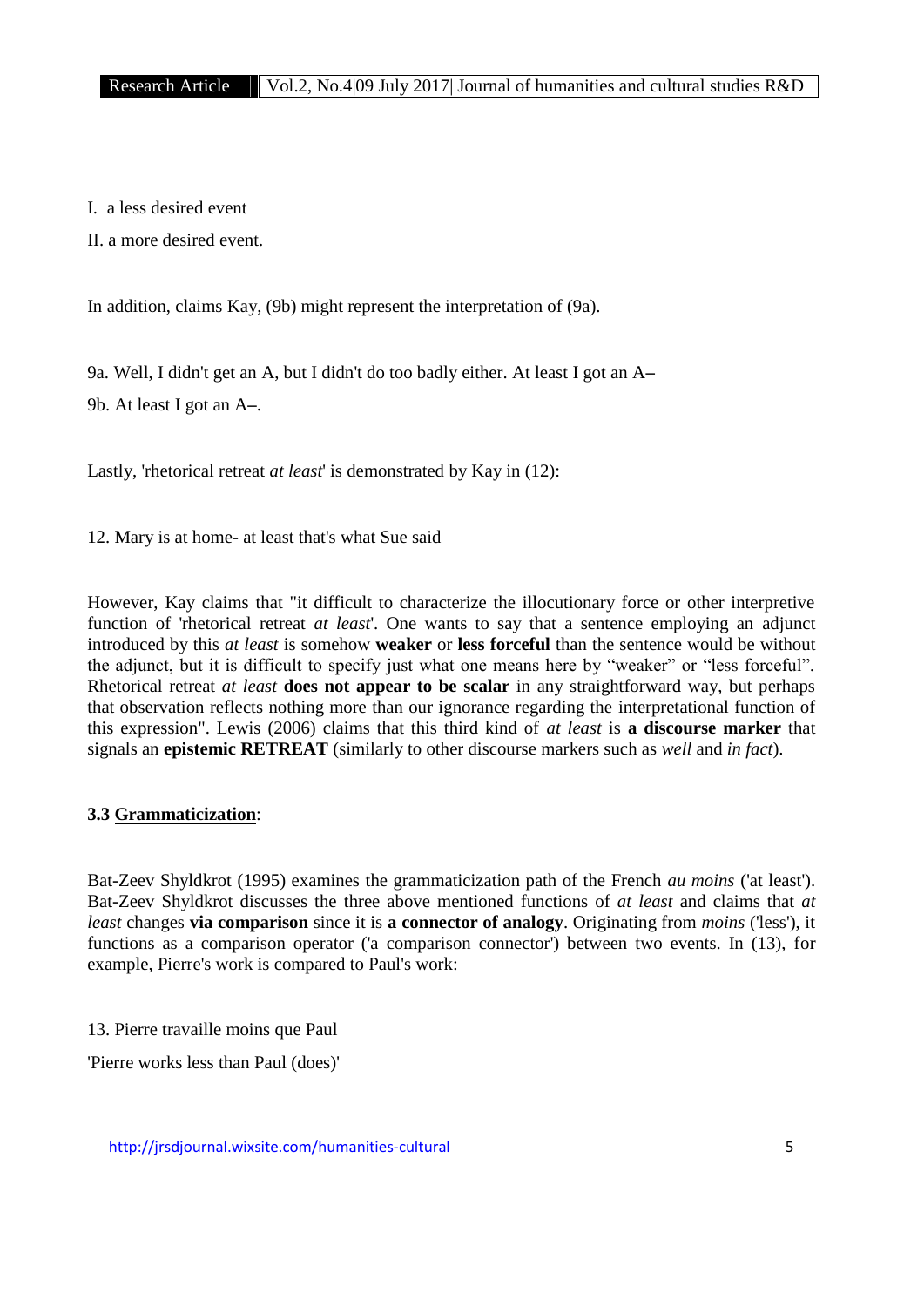Bat-Zeev Shyldkrot claims that it is its function in concessive conditioned event (examples 14) that have led it to gain its 'subordination' interpretation (example 15):

14. Tout au moins il comprendra, comment expliquer le problème.

'He will at least know how to explain the problem (if not solve it)'

15. Du moins, Paul n'a pas laisse' de dettes avant de partir

'At least Paul didn't leave any bills before he left

In (15), *au moins* denotes two events:

A. Paul has left

B. Paul has not left any bills

The first event (A) is a less desirable event than the latter event (B). The function of *au moins* as **a connector** between such two events, has led to its function in (16):

16. Au moins, Paul ne part pas sans nous dire au revoir.

'At least Paul doesn't leave without saying goodbye ('unlike you').

Similarly, Lewis (2002) examines the grammaticization path of*at least* from Middle English to Modern English. Lewis claims that *at least* shows evidence of 'subjectification of meaning', which arises from its use in regular rhetorical patterns that eventually leads to semantic shift via local analogies. *At least* shows prolonged of stable defeasible 'utterance-type-meanings' (Levinson, 1995), arising from its co-occurrence with particular rhetorical patterns has generated a semantic shift via local analogies that allow its extension to new domains and which created a new polysemy. Lewis claims that all uses of at least are somehow scalar, and involve a contrast between two incompatible ideas. Lewis begins examining *at least* in the 13<sup>th</sup> century and claims that at that time, only scalar *at least* was used and that evaluative and rhetorical retreat *at least* are more recent and within those uses, the *at least* host is less 'informationally salient' than the idea expressed by the other conjunct. The *at least* host therefore comes to act as **a modifier of the other conjunct**, to hedge it. In 15<sup>th</sup> century, the expression *or at least* signals **a real-world alternative**, (16<sup>th</sup> century) becoming an epistemic marker.

From around the middle of the 16<sup>th</sup> century *at least* often occurs in the context of an explicit contrast, most commonly in the pattern: *if [not] p, (then) at least q,* where p and q are incompatible ideas. This 'irrealis' use of *at least* (it has not taken place yet and so, is therefore an unrealized situation) differs in information structure, since the non-*at least*-hosted conjunct is in focus (more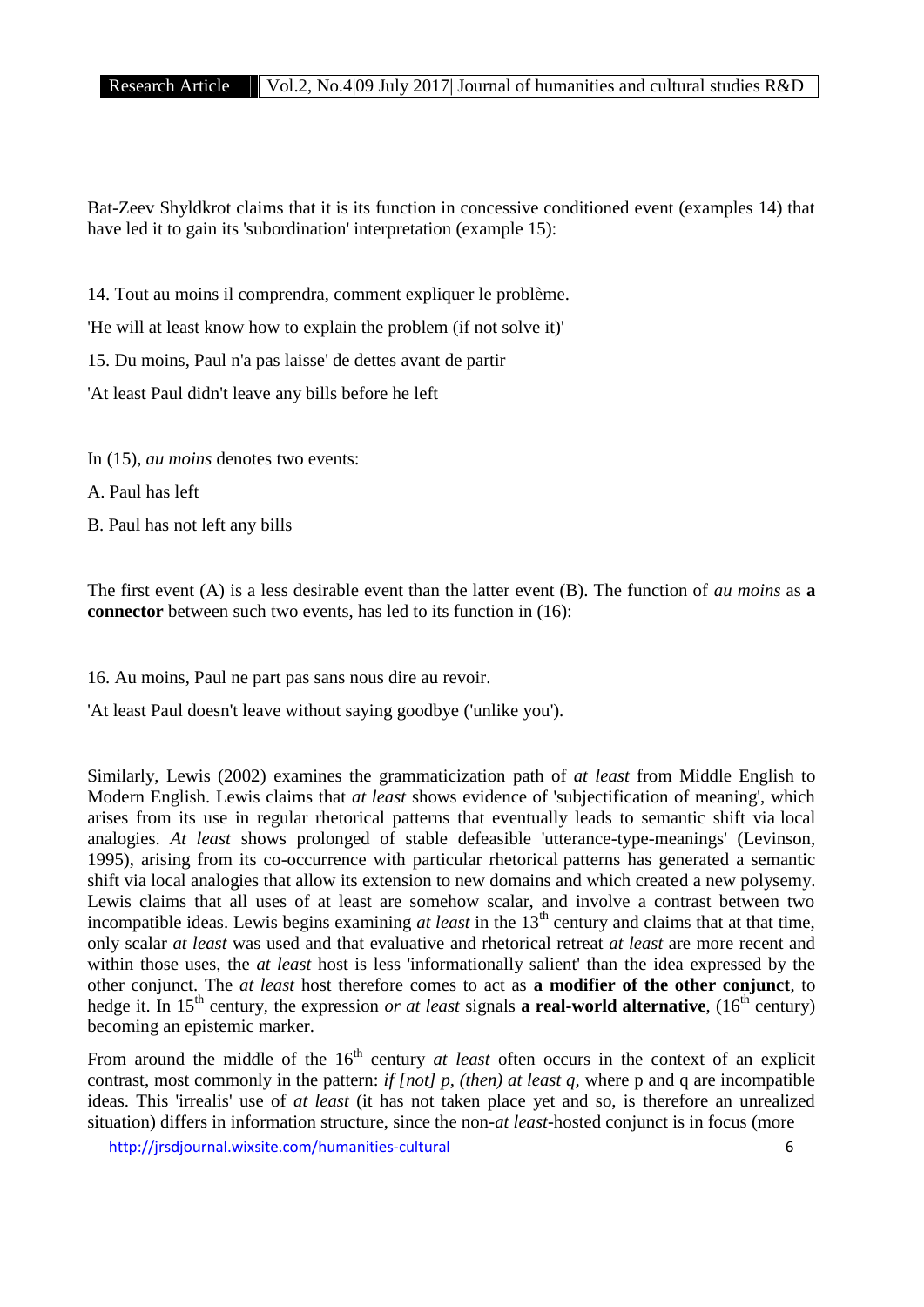informationally salient that the other conjunct).The contrast that arises, along with the analogies, created a semantic shift of *at least* which has allowed its evaluative and rhetorical retreat use. Bardenstein (2017) demonstrates the grammaticization path of the Hebrew *lefaxot*, from its original meaning as a PP  $le$ -paxot 'for less' in Mishnaic Hebrew  $\overrightarrow{3}^{rd}$  century) and Talmudic use (5<sup>th</sup> century), to its present day use as a Discourse Marker. In the Hebrew case, there were two significant processes that have allowed the change in meaning:

1. *le-paxot* occurring mostly in **negative contexts**, which have caused the semantic shift of *le-paxot* to become an adverb *'lefaxot*', meaning 'no less than' in the 16<sup>th</sup> century.

2. *lefaxot* occurring within **contrast-constructions** (concessive constructions) and later within their **"reduced" form** (not including the adjunct proposition, but only the *lefaxot* hosted proposition) which represent the meaning of the whole sentence.

The grammaticization path of the Hebrew *lefaxot* is somewhat similar to the English *at least*, as well as the French *au moins*, and the different uses of other language equivalents, such as Arabic *ala alakal*, supports the claim that this path of change is not entirely unique to one particular language, but reflects a "natural" pattern of change or a **Universal Grammaticization Path**.

Following this previous work, we provide a grammaticization analysis which focuses on the **alternativity function** of *at least*, claiming that this alternativity function **motivates as well as explains** the shift from one stage to another, and will be named the 'persistence' within the grammaticization analysis. Such analysis of *at least* has not been conducted before.

## **4. The analysis:**

## **Stage I:** *At least* **denoting minimum quantity or degree:**

#### **Multiple irrealis alternatives, single realis alternative**

According to the online etymology dictionary, *least* in old English *læst* and earlier *læsest* means "smallest, lowest in power or position, (superlative of little (adj.))) and thus, *at least* means "**in the least degree**", from proto-Germanic superlative *\*laisista*, from PIE root *\*leis* (less): "small". As a noun "smallest admissible quantity or degree" is from early 12c. Quantifying phrase *at least* "not to say more than is certainly true" is Middle English *æt læstan*.

We argue that there are four different sub-types of scalar *at least*, dependant on **the nature of upper-bounding degree**: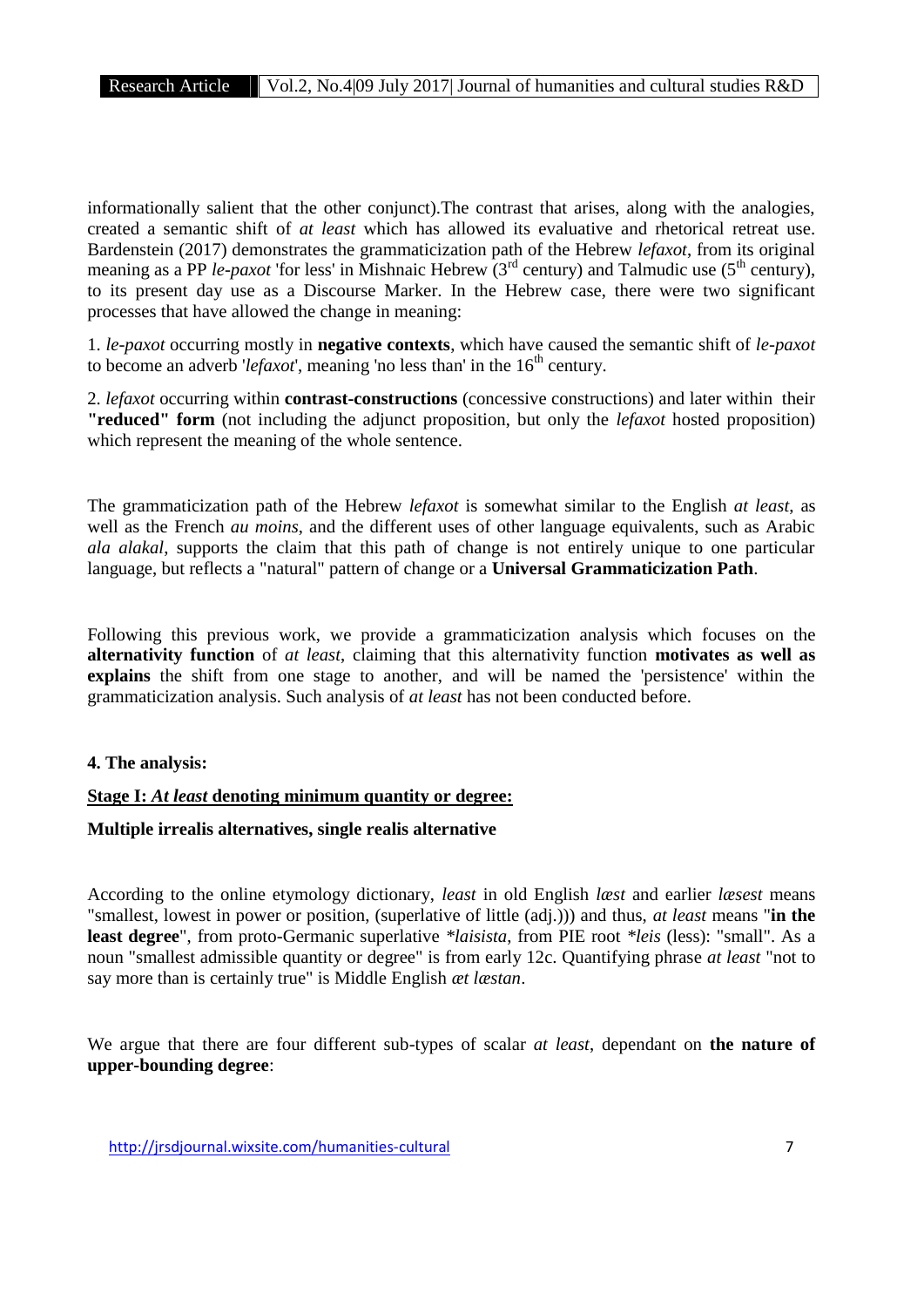- A. **suppressed**
- B. **contextual**
- C. **reversed**

A. Suppressed upper-bounding: In these cases, *at least* denotes the least degree or quantity, while its upper-bounding quantity or degree is suppressed, since it contributes little to the prejacent. In (17), for example, according to the Jewish laws, in order to get married, a couple needs to have 'at least two witnesses'. Having more than two witnesses is possible, but does not make the couple 'more married' than when having two witnesses. That is the reason why in some cases*, at least* is not used, even though it is inferable that more than two is also a possibility. In (18), for example, it can be inferred that being accompanied by three witnesses is possible, but since it does not contribute much to the legality of the "Atto Notrio", *at least* was not used:

17. While a rabbi is not mandatory, *Halacha* does require that **at least two** witnesses, unrelated to the couple, attest that all the aspects of the marriage occurred.

[https://www.thoughtco.com/marriage-and-weddings-in-judaism-2077178]

18. Before you leave the United States, if possible, go to the nearest Italian consulate to obtain an "Atto Notorio," a statement which declares there's no legal obstacle to your marriage. You need **two** witnesses to accompany you.

[https://www.allianztravelinsurance.com/travel/wedding/getting-married-abroad.htm]

B: Contextual upper-bounding *at least*: scalar *at least* scopes over quantities and sets their lower bound ('minimum'), while the upper-bounded quantity with scalar *at least* is often **dependent on the contextual common-knowledge**. In example (1), repeated here, 60 is the lower-bounded quantity (grade), while 100 is the contextual common-knowledge upper-bounding quantity:

1. In order to pass the test, a student has to score at least 60 [TAU website]

In such cases the lower-bounding quantity hosted by *at least* always has an alternative or alternatives that are higher up in the contextual quantification till the upper-bounding (100 in example 1).

C: Common knowledge Reversed *at least*: 'reversed *at least*' occurs based on common knowledge.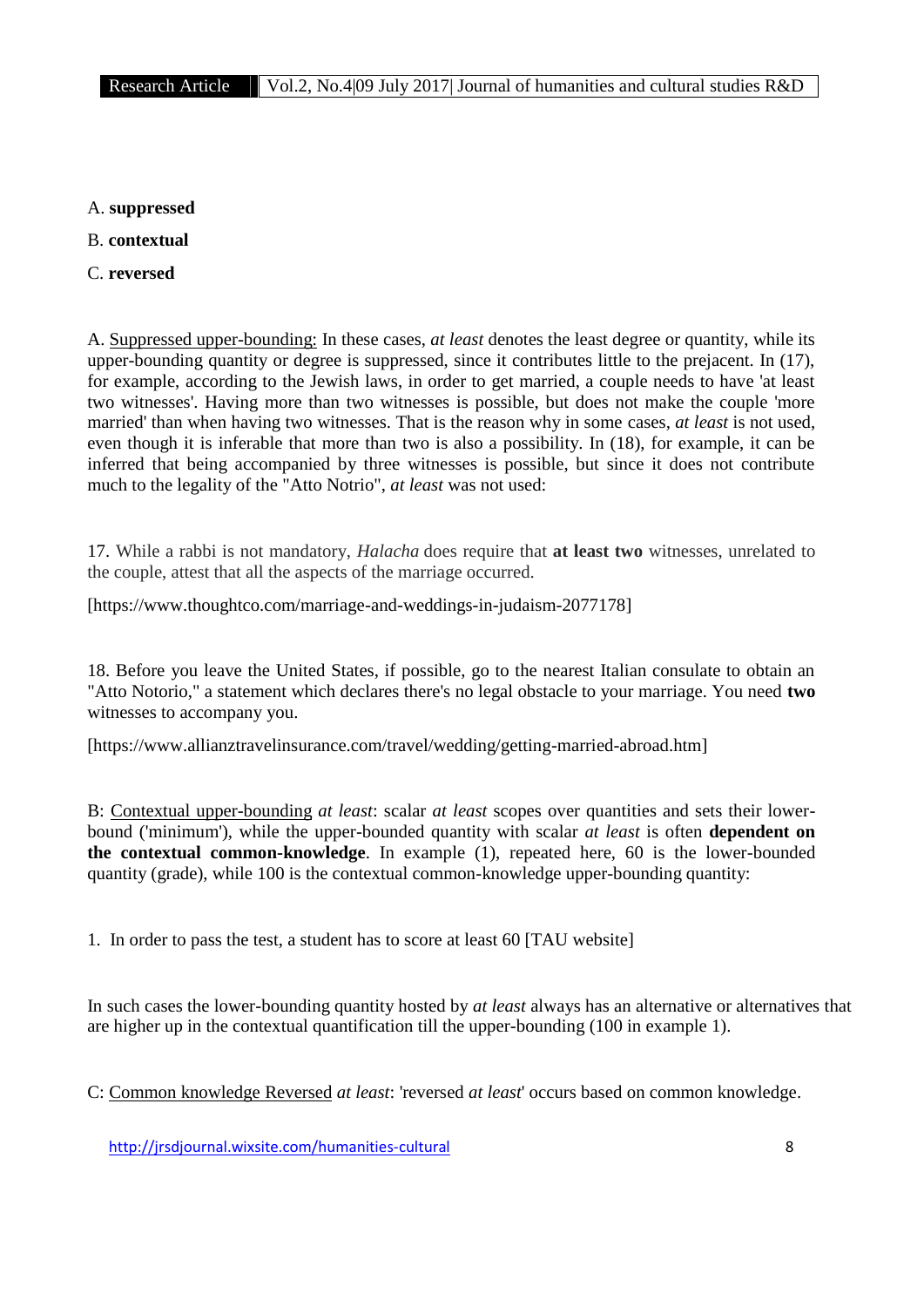In these cases, the scale is often 'reversed'. Thus, winning *at least* 3rd place (example 19) **does not** denote that the lower-bounding place is the third place and the upper-bounding place  $4<sup>th</sup>$  place or more.

In this case, a higher place is set by a smaller number and thus,  $1<sup>st</sup>$  or  $2<sup>nd</sup>$  places are considered better ('higher' on a common-knowledge scale) than 3rd place. Thus, *at least* denotes the lower-bounding 3rd place while the upper-bounding place is the  $1<sup>st</sup>$  place:

19. Borassia secure **at least third place** [https://www.borussia.de/english/team/news/borussia news/news detailansicht.html?tx\_ttnews%5Btt\_news%5D=13796&cHash=5e49465bfefb90f2f04b60ccf05277f a]

In all three types of scalar *at least*, there is one or more alternatives to the *at least* hosted quantity or degree. In all three cases, there is only one alternative per described event. i.e, all alternatives are irrealislly plausible, but **only one alternative** can be fulfilled per described event.

In all three cases, *at least* is a focus word which denotes a 'minimum'<sup>2</sup> . This use, according to Lewis  $(2002)$  is from  $13<sup>th</sup>$  century.

#### **Stage II: speaker non-commitment** *at least***: approximated alternative**

As mentioned above, the use of adverbial *at least* came to play in Middle English. *At least* at the next stage of grammaticization still denotes a 'minimum', but the speaker in this use does not commit to the alternatives of this minimum quantity or degree. In (20), the exact number of Somali refugees is unknown to the speaker. Had the speaker known the exact number, he wouldn't have used *at least*. *At*

*least* marks the potential alternative number as the true number in the 'realis (real-life) event'.

The actual number of refugees (the alternative number) could eventually turn out to be exactly 133, but it could also be more than 133. Note that the upper-bounding number here is potentially "close" to 133, it is an estimation-alternative based on evidence. It is inconceivable that the actual number of dead will turn out to be 1,000 and if it does, than the speaker's estimation (even if it were based on factual evidence), would be judged as a false one:

<sup>2</sup>Within the category of focus words, there are expressions such as *only*, *also*, *even*, *just* and *simple* (Quirk et al, 1985: 604)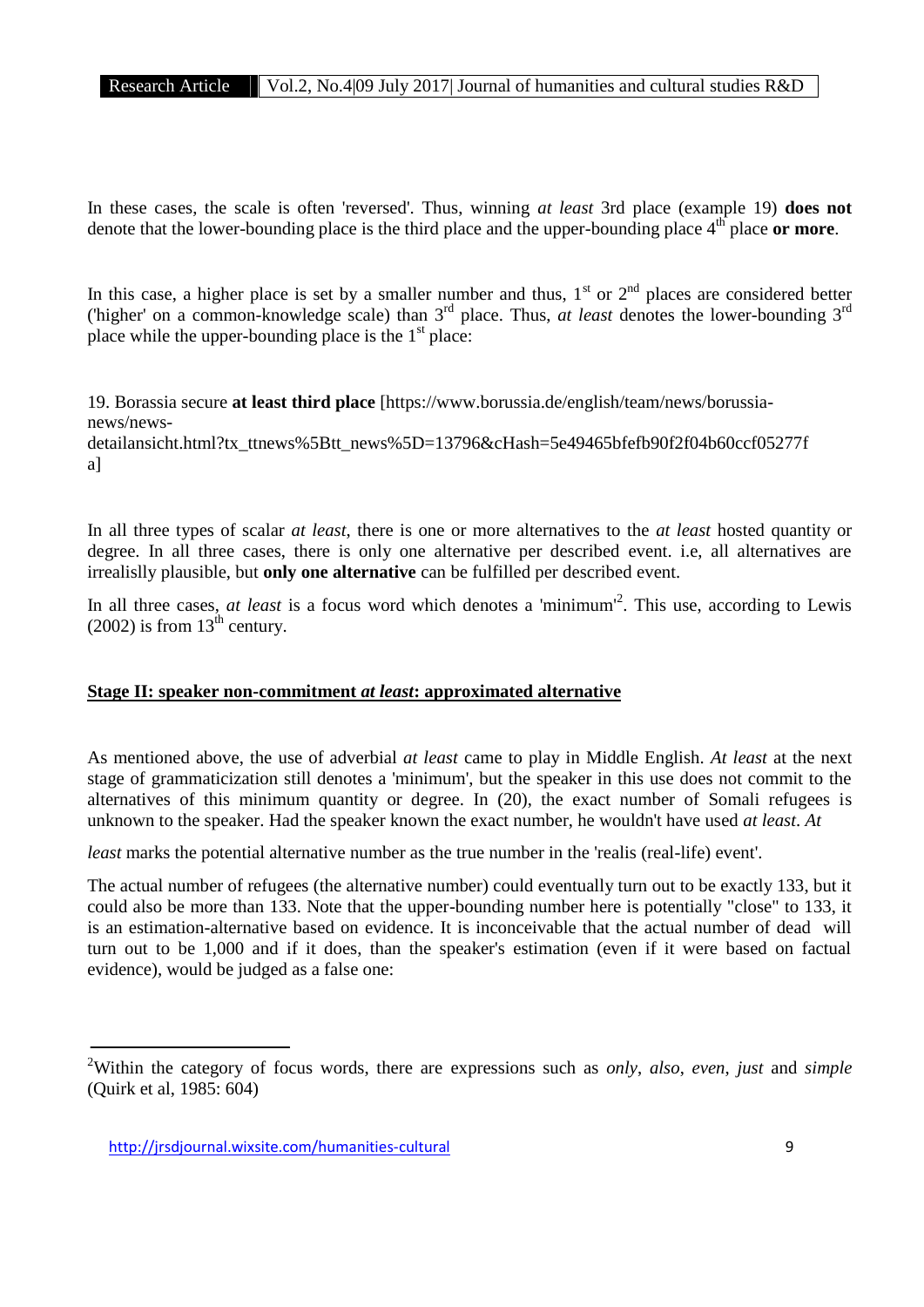20. At least 33 Somali refugees including women and children have been shot dead aboard a boat on the Red Sea

[http://www.news24.com/Africa/News/at-least-33-somali-refugees-shot-dead-on-red-sea-yemen-officials- 20170317]

## **Stage III:** *p or at least q***: from lower-bounding to down-toning correction: an alternative construction**

At this stage, q in the construction *p or at least q*, acts similarly to a Minimizer NPI<sup>3</sup>.

The non-*at least*-hosted conjunct at this stage is in focus (more informationally salient that the other conjunct (Lewis 2002), similarly to the Hebrew *o lefaxot* 'or at least', used since the 18<sup>th</sup> century, as in  $21$ :

<sup>2</sup>Within the category of focus words, there are expressions such as *only*, *also*, *even*, *just* and *simple* (Quirk et al, 1985: 604)

21. After the coldness had passed, a high fever arose, with headaches, lumbar ache, vomiting, or at least the need to vomit [Originally Hebrew, Mendel lapin, 1794]

At this point, *at least* gains its argumentative use (or 'epistemic' use (Lewis 2002)). The scale denoted by *at least* is a discursive one, rather than a quantificational one. In Hebrew, example (21) might be interpreted in two ways:

A. The lower-bounding end of the discursive scale: *At least* marks "the need to vomit" as the lower bounding item on the scale: The need to vomit<vomiting

B. Correction, or hedging: 'if not vomiting, then at least the need to vomit'

 $3$ NPI (Negative Polarity Items) are often regarded as lexical items that occur in negative contexts. Ladusaw claimed for "downward entailment" of the utterance including the NPI. Minimizing NPI such as *lift a finger* provide the smallest contextual degree or the least likely scenario in order to strengthen the negation.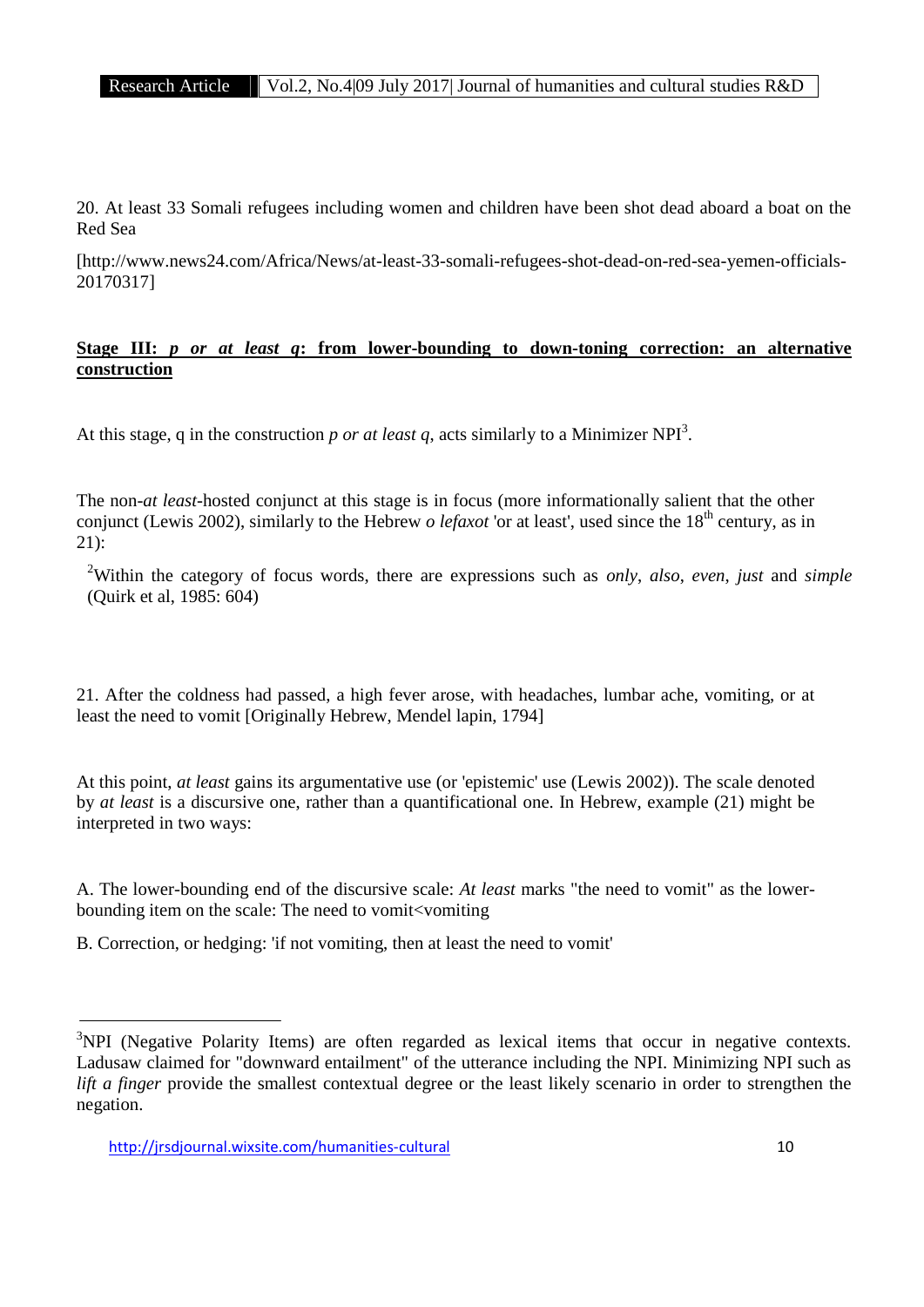It was at that time  $(18<sup>th</sup>$  century), when the Hebrew *lexol hapaxot* ('to all the least'=at the least) emerged. Notice that in English the change was different: *at the least* became *at least*. Unlike the lower-bounding *at least*, the correction/hedging *at least* raises **a contrast between two asserted claims**. Contrast, along with analogy, created a semantic shift of *at least* (Lewis 2002).

The 'correction' use of *at least* down-tones the strength of the claim. From asserting a strong claim to a lesser strong claim, a down-toned, or hedged claim. Lewis calls this "lower commitment to the previous idea by claiming that there is merely some evidence for it" (p.532).

Interestingly, in Hebrew, another syntactic 'contrasting asserted claims construction' is in use, one without  $o$  ('or'), but instead, raises an analogy construction of two alternative discursive claims, as in (22):

22 ..some were definitely real…some were real at least somewhat (originally Hebrew, 1788)

In (22) the syntactic construction some p…some q… raises the analogy between the two contrasting claims. In this case, claim q **does not** hedge the previously asserted p and *lefaxot* is not used argumentatively, but rather present a lower-binding realis contrastive alternative to p. We believe this analogical syntactical construction has also contributed to the grammaticization of *lefaxot* as marking argumentative contrast, as in stage IV.

At this point, *at least* has turned into a Discourse Marker (Lewis 2006), and more particularly, a **Prototypical Discourse Marker** (as defined by Maschler 2009), which induces 'a reduced validity alternative' (example 23). The speaker in those cases is making a statement ("I'm hanging up my racing flats''), which is usually followed by a **'reduced validity alternative'** of that statement denoted by *at least* ("at least for a while"):

23. "I'm hanging up my racing flats, **at least for a while**."

[Read more at http://www.phillymag.com/be-well-philly/2017/02/22/cecily-tynan-facebook-postracing/#vYXM9WuGXRhkHXvS.99]

# **Stage IV: From Down-toned correction to Marked 'more desirable alternative' within Contrastive constructions**

Lewis demonstrates that in the  $15<sup>th</sup>$  and more often from the middle of the  $16<sup>th</sup>$  century, an explicit (mostly conditioned) contrast construction emerges and frequently occurs with one or more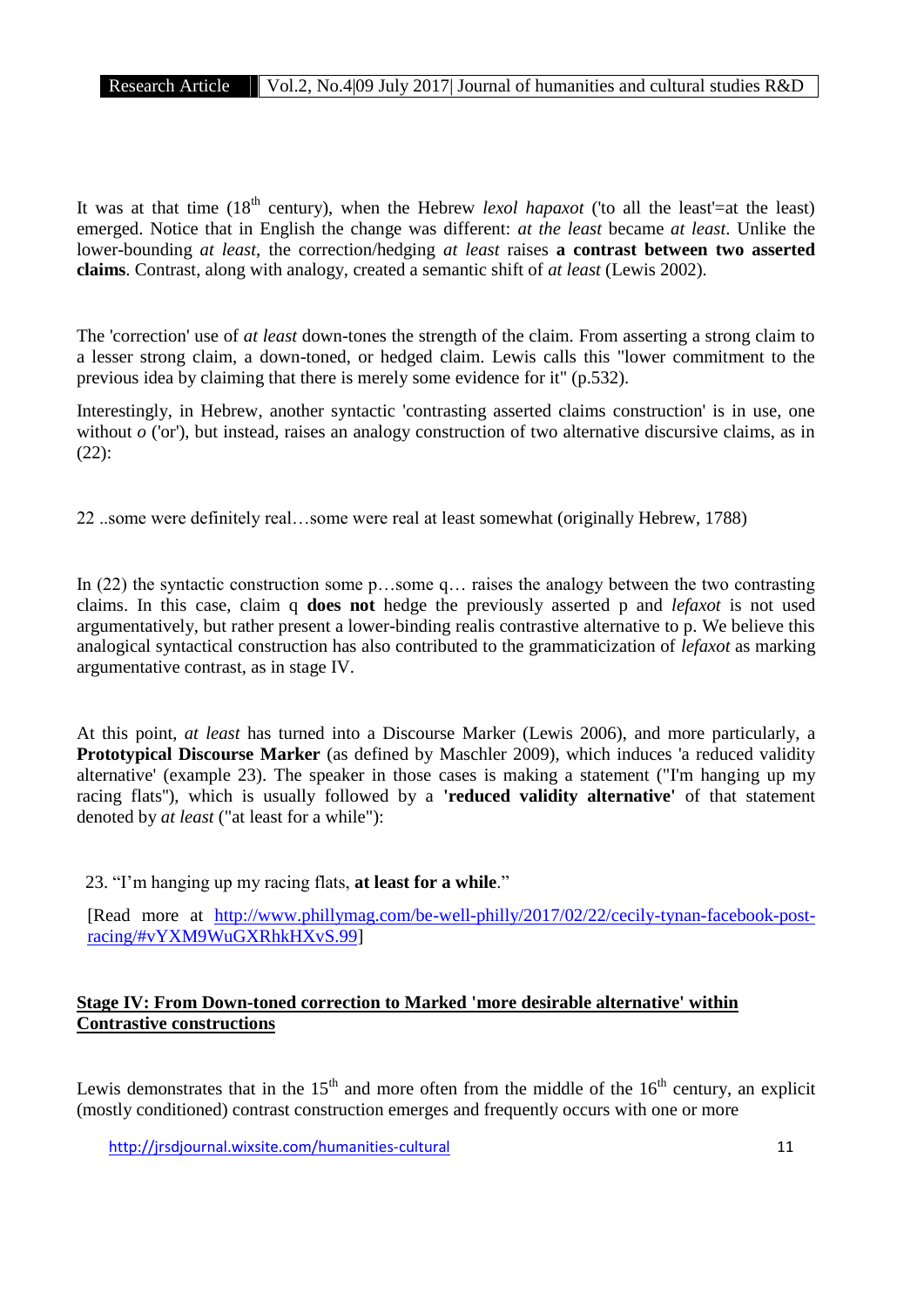contrastive expressions such as *yet* and/or the presence of a lexical contrast, such as *good* vs. *harm*. Naturally, in Hebrew, which was not a spoken language for a long period of time and was revived in the 19<sup>th</sup> century by Eliezer Ben-Yehuda, *lefaxot* became frequently used argumentatively in contrastive constructions only within the revival of the Hebrew language, initially within semantic opposition 'but' (*ax*/*aval*) constructions, as in (24):

24. Most are women and most are old, but there are, at least a few, young good looking women (originally Hebrew, Israeli News, the Zfira paper, 1893).

In (24), the old women are contrasted with the good looking women. Here, the down-toned correction of "there are" to "there are at least a few" (in parenthetical commas), also marks the second part of the semantic opposition (Lakoff, 1971). The meaning of contrast within semantic opposition constructions lies in the lexical items in the two conjuncts, which form a pair of antonyms. Later, still discursively scalar, *lefaxot* became a concession marker, marking a contrastive, more desirable alternative to the previously asserted less desirable assertion, despite not changing the actual state of affairs, as in (25):

25. A Jew from Brookline writes to the Danish king and asks for his brother-in-law's right for citizenship due to his marriage to his Danish sister…the king has replied that "he is sorry but he cannot act against the law"…The Brookline Jew did not succeed in achieving citizenship for his future brother in law, but at least he has a souvenir letter from a king..[Originally Hebrew, Bardenstein 2017]

In (25), the refusal of the king to approve citizenship to the Jew's brother in law (undesirable assertion) is down-toned with a "looking at the bright side" assertion of having a letter from a king. This desirable letter does not change the actual state of affairs (the king's refusal) and does not convey semantic opposition, but rather provides a more (even a little more) desirable alternative to a previously undesirable assertion. This is a purely argumentative use of *lefaxot*.

In Modern Hebrew, this concessive use of *lefaxot* allows the speaker to convey a subjective scale, even if the objective scale is different, as in (26):

26. The service was terrible, but at least the food was good [https://he.wiktionary.org/wiki]

The common objective scale of the components of a restaurant meal is: Food>Service

But here, the speaker emphasizes the fact that for him, service is the most important component and that for him, the restaurant visit was not good.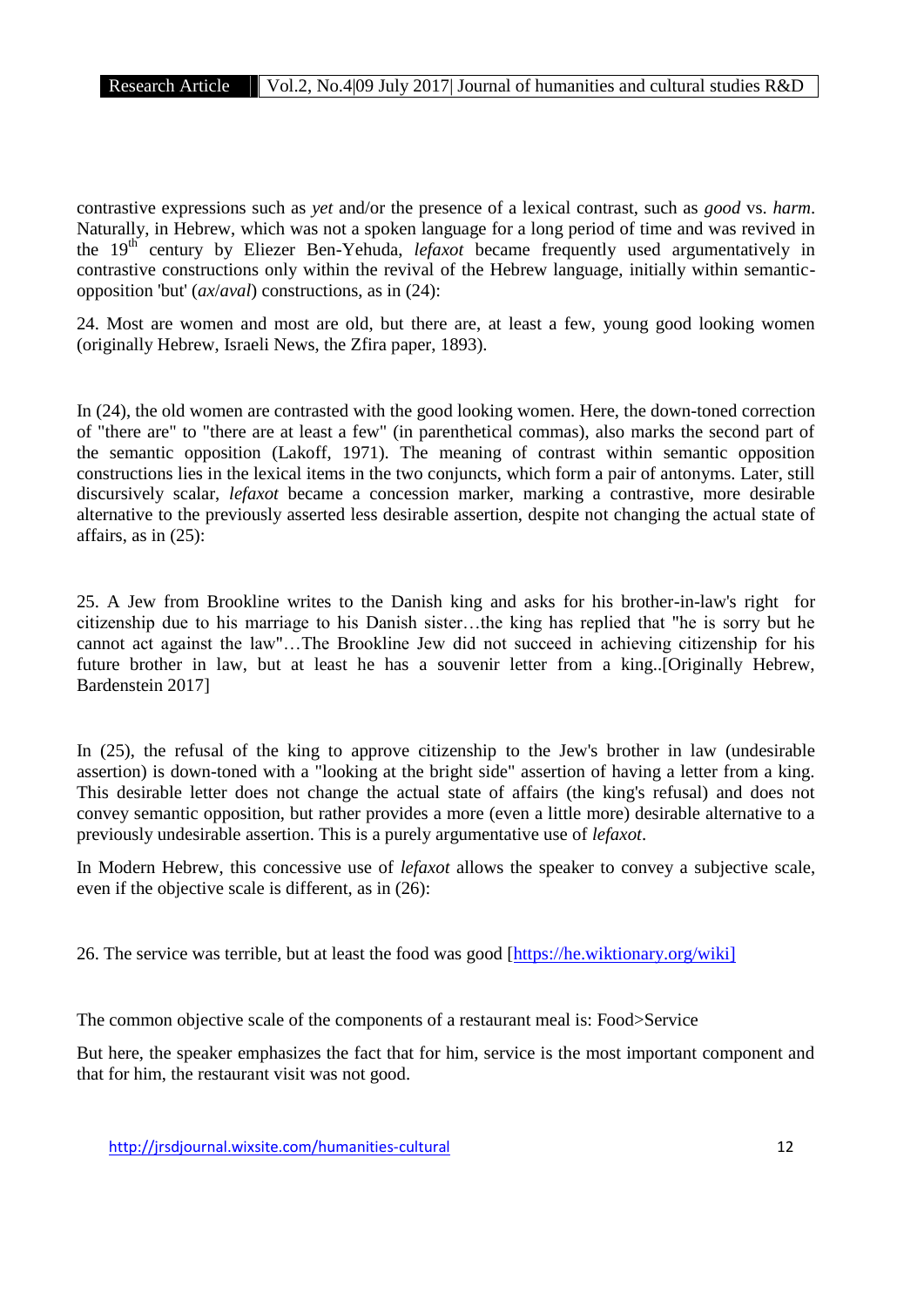The following example (27) is from Modern English:

27. If you can't make it good, at least make it look good [Bill Gates]

In the above example (27), the concessive-conditional construction: 'if not p, at least q', creates an **alternative construction** in which it introduces the negated element "make it good" and its less desirable alternative: "make it look good". This is also the case with concessive constructions: 'not p, but at least q', in which *at least* functions as a discursive **'Double Agent'**: On the one hand, it scopes over a proposition that is perceived as discursively 'positive alternative' and on the other hand, it conveys a negative interpretation of the utterance as a whole: "I am different" in (28) is perceived as a 'discursively positive alternative' to "I am no better":

28. I may be **no** better, **but at least** I am different

[https://www.brainyquote.com/quotes/quotes/j/jeanjacqu394955.html]

This "double agent" *at least* also appears in concessive contractions in which **"negativity"** is used to express 'the lesser of two evils', as in (29):

29. It may be **cold** here in Denver **but at least** we're not in the mountains

[http://www.denverpost.com/2017/01/07/it-may-be-cold-here-in-denver-but-at-least-were-not-in-the mountains/]

Note that it is sometimes **up to the addressee** to figure out exactly how the two elements in the alternative scale constructions actually form a scale. In (29), the addressee needs to draw an inference that "cold" and "in the mountains" form a 'coldness scale' and by "we're not in the mountains" the speaker means that it is **much colder** in the mountain area.

In addition, as Kay (1992) claims that an "evaluative *at least* " (in 30b) might represent the interpretation of a whole contrastive construction (30a):

30a. Well, I didn't get an A, but I didn't do too badly either. At least I got an A**–**

30b. At least I got an A**–**.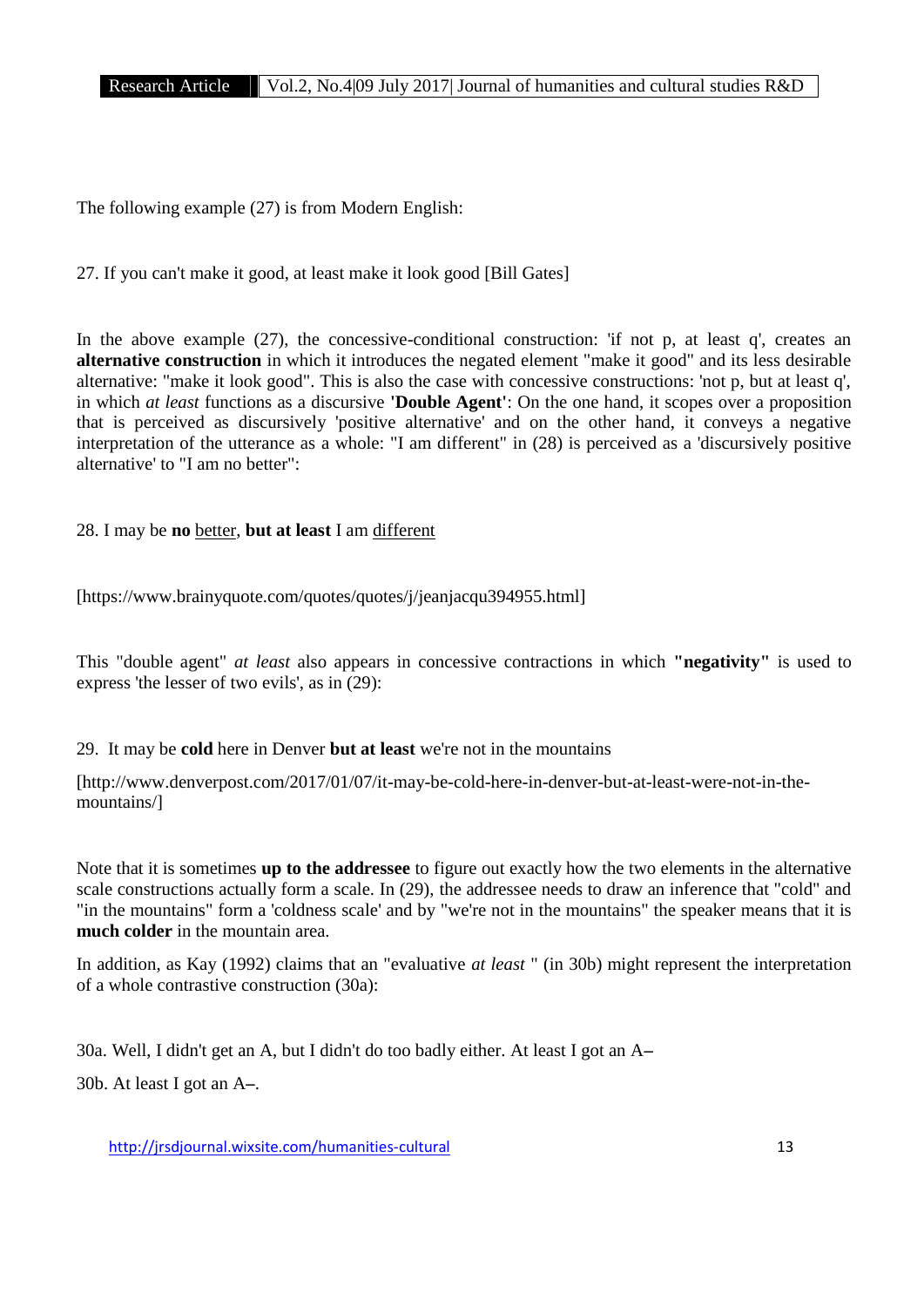# **Stage V: From Marked 'more desirable alternative' within Contrastive constructions, to an implicit alternative analogous event:**

Anscombre & Ducrot (1986) give the following example, in which *au moins* denotes a more desirable event of **not** a previously less desirable event, but of an analogous contrastive event:

31. I like this restaurant; at least you know what you're eating there [originally French, Anscombre & Ducrot, 1986].

In this example the hosted *at least* assertion does not down-tone the previous assertion and it does not mark a 'more desirable alternative to a previous assertion. The argumentative direction does not explicitly change (I like this restaurant—you know what you are eating there have the same 'positive' evaluation). However, an implicit analogous contrastive even arises. In (31), an implicit negative contrast arises to **other** restaurants (or restaurants in general).

In example (32), the speaker is not committing to 'additional people may have a fair chunk'. *At least* here scopes over a proposition 'someone is having a fair chunk (of money)', which is perceived as discursively 'positive', but what the speaker actually conveys is a 'negatively interpreted' message that 'consumers **are not** (having a fair chunk, literally):

## 32. **At least someone is** getting a fair chunk (of cash!):

Boss of US snack company which cut the number of triangles in a Toblerone has earned £100 million in just six years [http://www.dailymail.co.uk/news/article-3931412/Boss-snack-company-cut-numbertriangles-Toblerone-earned-100million-just-six-years.html]

# **Stage VI: From an implicit analogous event to an implicit 'maximal' quantity or degree marker: a cancelling alternative**

Unlike previous studies, the present paper claims that yet another stage of development has risen for the use of *at least*. It is our claim that *at least* has come to denote **cancellation of a previously asserted claim.** As such, it might be perceived as denoting **temporal maximal** quantity or degree, as in (33-34) In (33), "until menopause" is not a minimum quantity or degree, but rather a maximum quantity or degree. Menopause  $(-55)$  is the **maximum** age for women to have a better memory (than men do), rather than serving as the minimal age. *At least* in this context denotes that its prejacent statement "women have better memories" is **no longer valid** once its successive "menopause" is.i.e, the proposition is true at the age of 55 **or less**. Similarly, in (34), "I am caught" is an event that serves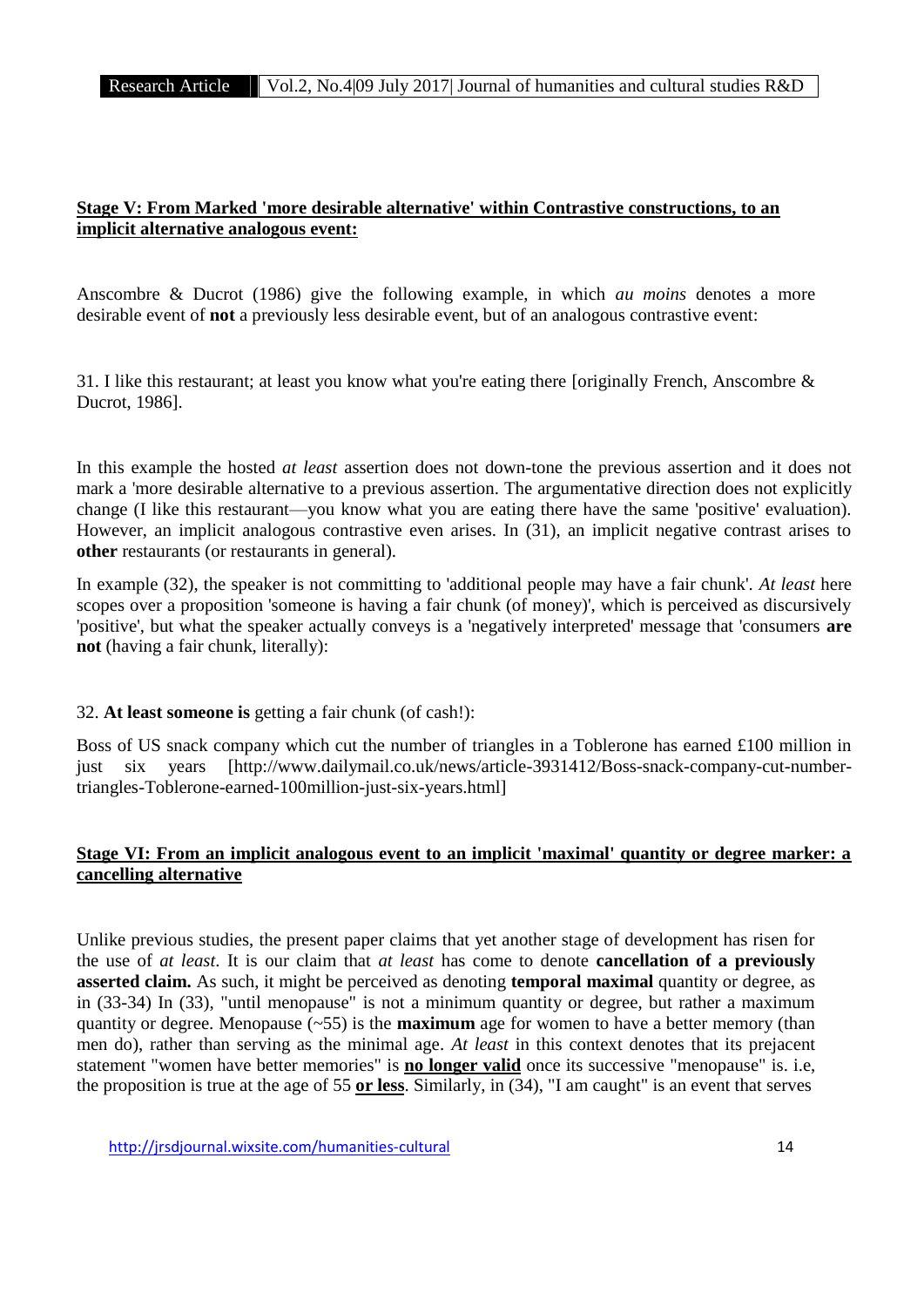as the **maximal** time frame for the speaker to be regarded as innocent. *At least* marks the cancellation of the speaker's innocence and marks that the speaker is actually guilty.

#### 33. Women have better memories- **At least until menopause**

[http://www.realsimple.com/health/mind-mood/memory/women-better-memory-men-menopause alzheimers-clue]

In (35), the conclusion that arises after the use of the *at least* part of the sentence is that the speaker in NOT innocent. In addition, *at least* as a cancellation operator might mark **temporal- exclusiveness**. In (35), "today" is perceived as the **exclusive time** for the speaker to be Moroccan (similarly to 'just for today'. The conclusion following the *at least* part of the sentence in (35) is that the speaker in NOT Moroccan:

34. Innocent! At least until proven guilty! [Originally Hebrew, Bardenstein 2017]

35. Moroccan. At least today..[Originally Hebrew, Facebook post, 17.4 2017:

https://www.facebook.com/photo.php?fbid=10208610915342848&set=a.1141443188785.19582.1608626 263&type=3&theater]

We call these uses ('Temporal Maximality and Temporal Exclusiveness) of discourse marker *at least* **'a cancellation marker'** since it marks cancellation of a previously asserted claim. *At least* in these cases marks its adjacent statement as non-true. If the statement is referred to as *p*, then the overall conclusion is *not-p*. As mentioned earlier, these kinds of examples have no reference in the literature.

# **5. Conclusions**:

In this paper, we have examined the grammaticization path of the English *at least* as a general alternative operator, from its original meaning as a superlative adverb meaning 'as the least' to a Modern English Discourse Marker, marking cancellation of a previously asserted utterance. We have discussed earlier work in the Semantic-pragmatic arena as well as earlier grammaticization analysis both in English and other languages, mainly Hebrew *lefaxot* and French *au moins*. It is our claim that it is the persistently alternativity function of *at least* down the grammaticization path that explains the different synchronic uses of *at least* and its polysemous nature. Lastly, this paper has focused on three main languages, but further diachronic research needs to be conducted regarding Arabic الأقل على *ala alakal* ,which also functions literally as denoting 'the least' ('minimum') quantity or degree, as a *PP* superlative of 'lessening' or 'little' ('minor'/ 'minus'), as well as similarly functioning languages such as German *mindestens /mindestens/zumindest.*